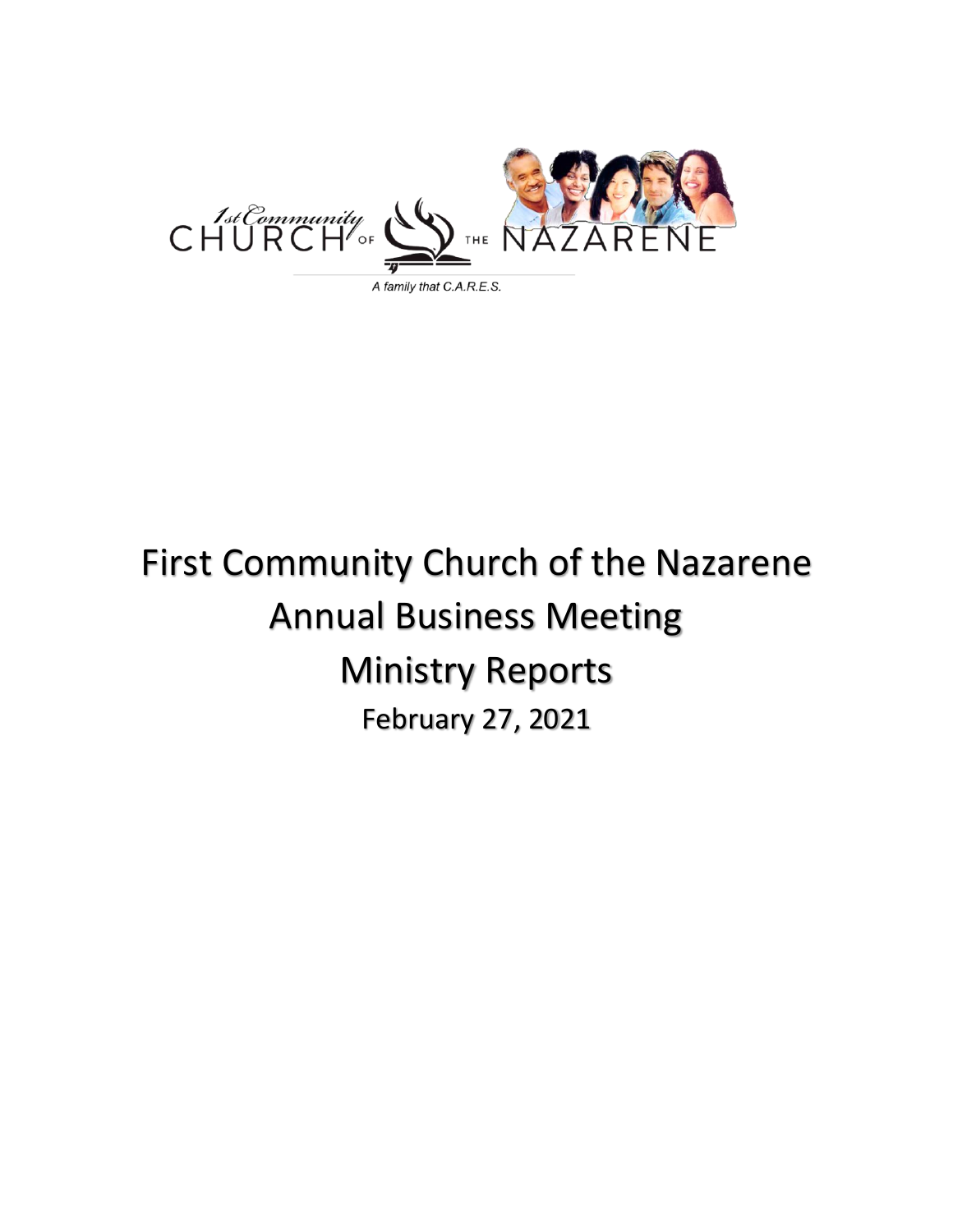# 2020 Annual Meeting Minutes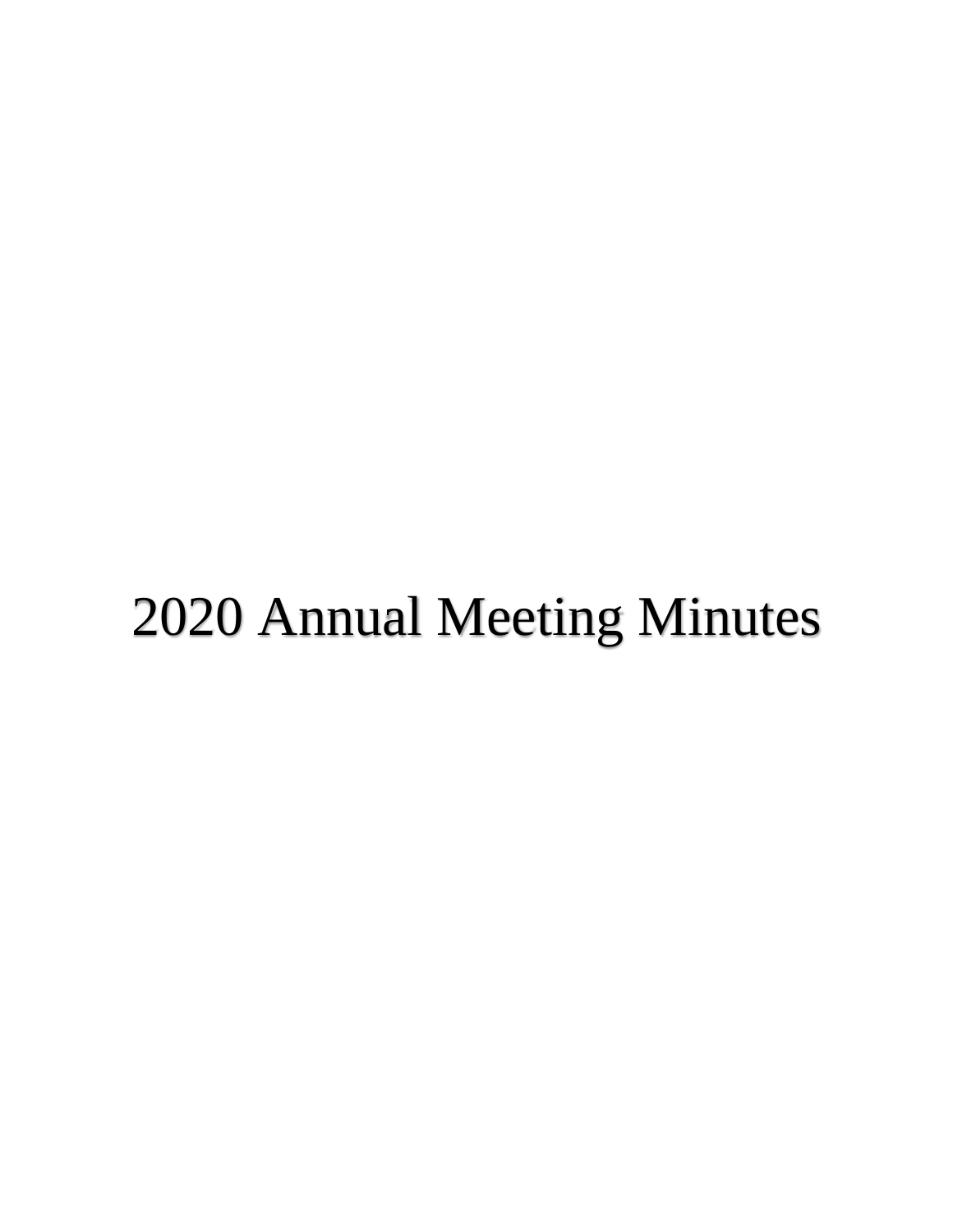# **Annual Church Meeting Minutes Saturday, February 22, 2020**

- 1. The 2020 annual church meeting of First Community Church of the Nazarene was called to order by Pastor Richards at 5:06 PM on Saturday, February 22nd with the singing of Hymn 643, "Stand Up, Stand Up for Jesus", followed by opening prayers by Bro. Anthony Glen. Sis. Lorraine Morrison welcomed everyone and special mention was made of Bro. Ernest Thompson who although not a member was interested enough to be at the meeting. Pastor read the devotional from 1<sup>st</sup> Corinthians 4 and promised that the meeting would be done in two hours.
- 2. Sis. Vicki Shim read the minutes of the 2019 annual church meeting. Sis. Lorraine Morrison moved to accept and Sis. Veloria Nepair seconded and the motion was accepted unanimously by voice vote.
- 3. There were forty members in attendance.
- 4. Pastor Richards presented the Pastor's Report. He thanked all those who kept the church running during 2019, all the Ministry Leaders, Ushers, Board members, Trustees, Custodian, etc. He welcomed all the new members, named those who had relocated, Lester Gayle and Najah Hamlin. Those who passed away during 2019, Sis. Marcia Jones and Bro. Errol Bridgewater were recognized by a moment of silence. There were five new members added to the fellowship. Sis. Sheridah Carpenter accepted the position of Treasurer and pastor thanked Sis. Angella Kerr for her many years of service as church Treasurer. Venus Sanchez was asked to organize the young adult Sunday School. Pastor also emphasized that during the 2020 year, he is looking to build a 1<sup>st</sup> rate Children's program and move the church towards a "Team Based" ministry. A motion was made to accept the report. The motion was accepted by Bro. Sydney and seconded by Bro Barry Kerr and all were in favor.
- 5. Bro. Claude Phipps presented the Adult Ministry Report. He thanked everyone who worked with him in the Adult Ministry. Sis. Angella moved to accept and Sis Sonia seconded.
- 6. Bro. Barry presented the Men's Fellowship Report. He highlighted some of the events that were sponsored during the year and spoke of the Family Life Breakfast which he would like to see all the ministries of the church get behind. Sis. Sonia Barton congratulated Bro. Barry for the great work he was doing in getting other ministries involved with Missions. Bro. Michael Aspinall moved to accept, and Bro. Paul seconded.
- 7. Sis. Beverly Richards presented the Women's Fellowship Report. She thanked her Council Members and all those who helped the ministry during the year. Sis. Eunell moved and Sis. Andrea seconded and all were in favor.
- 8. Pastor paused the presentation of the reports and announced that the meeting would be done differently this year to shorten the time of the meeting. He said the voting would take place midway during the meeting rather than at the end. He asked the chairperson of the nominating committee, Sis. Veloria Nepair to read the Nominating Committee report other members of the committee were Sisters Sharon Clarke, Venus Sanchez and Brothers Sydney Campbell & Donnovan Beckford.

Pastor selected, Chet Bridgewater, Dialo Fenderson, Shelley Adlman and Sis. Angella Kerr to be the Board of Tellers. Once the voting was completed and the votes were tallied, pastor continued with the presentation of the reports.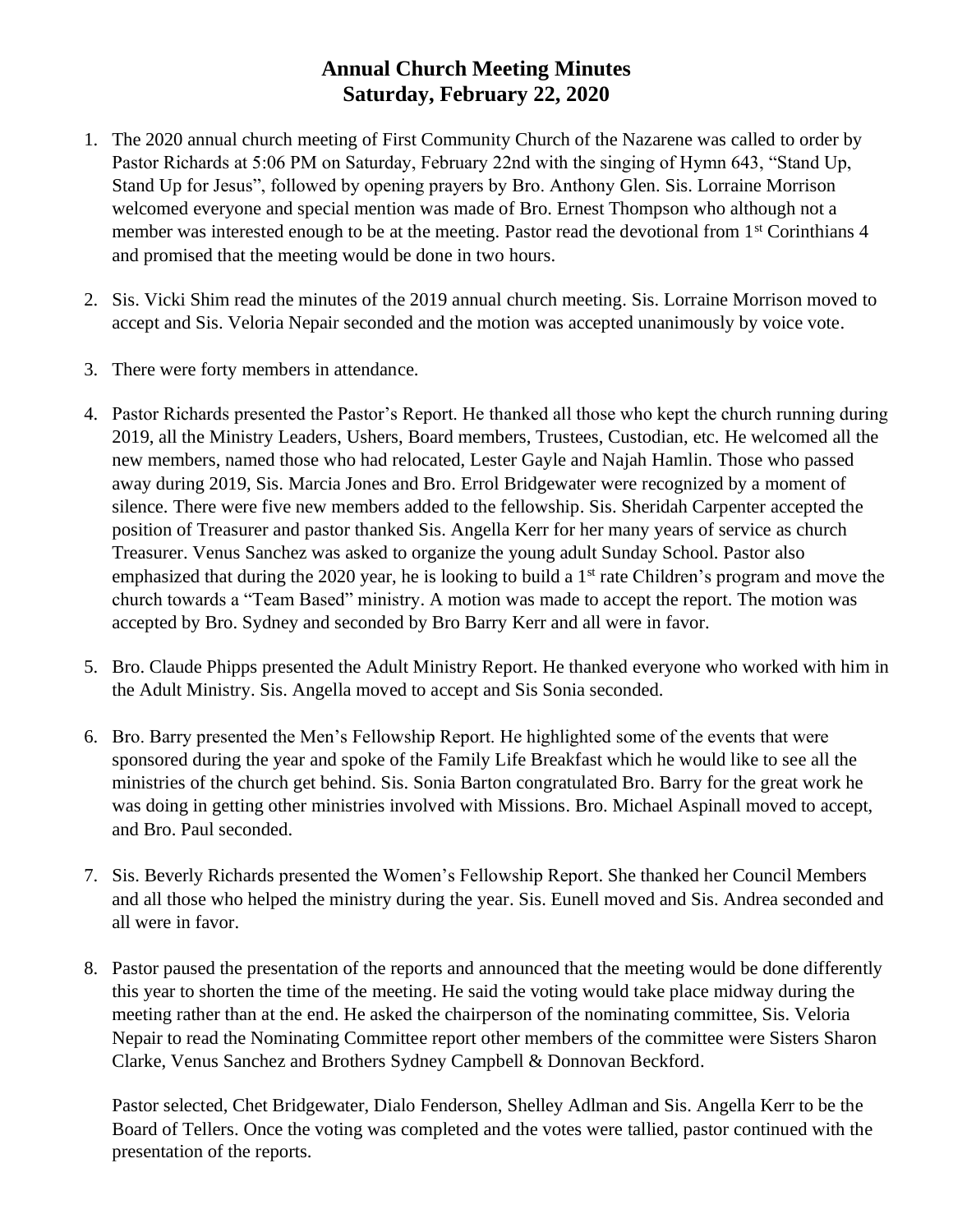- 9. Sis. Claudette Phipps presented the Marriage Enrichment Ministry report. She encouraged all married couples in the church to support the upcoming events, namely, Summer Sweetheart Soiree, Couples Date Night, Mini Marriage Retreat etc. A motion was made to accept the report, Bro. Barry accepted and Sis. Andrea seconded and all were in favor.
- 10. Sis. Eunell Jones, Children's Ministry Director, presented the Children's Ministry Report. She thanked the parents, families, teachers and children for all their support and hard work during the past year. Sis. Lorraine complimented Sis. Eunell on the fine work that she did with the Christmas play.
- 11. Sis. Sonia Barton, NMI President, presented the Nazarene Mission International report. She outlined all the wonderful endeavors that were undertaken by the team. Two such events were the Mission trip to Dominica and to Puerto Rico. Pastor thanked Sis. Sonia for her heart for missions and highlighted some of the things that were taking place under our Local Missions headed by Bro Barry Kerr. A motion was made to accept the report. Sis. Eunell accepted and seconded by Sis. Angella.
- 12. Sis. Carol Wallace, Chairperson of the Trustee Board, made the presentation. She noted that the building was now 14 years old and is now requiring much more maintenance than before. She thanked the other members of the Trustee Board for their dedication and hard work. Bro. Mike complimented the Trustees on the work that they are doing. A motion was made to accept the report. Bro. Paul accepted and Sis. Sonia seconded.
- 13. Sis. Angella Kerr, Treasurer, presented the financial report. Pastor made note that many churches in America are experiencing a decline in their tithes and offering and he thanked God for the faithful giving of the church. He also stated that in order for the church to have financial viability it has to develop other mechanisms, other than tithes and offering, to survive. For example, the church being included in estate planning, wills etc. Another issue that was touched on is the fee that the online vendor (Vanco) charges whenever one gives online. It was suggested that folks who pay online should absorb these fees. Pastor thanked Sis. Angella, who is stepping down as church treasurer, for her faithfulness and hard work over the past four years as treasurer. He introduced Sis. Sheridah Carpenter as the person who would be succeeding her. A motion was made to accept the financials. The motion was accepted by Bro. Mike and seconded by Sis. Hazel.
- 14. Bro. Michael Aspinall, Chairperson of the Finance Committee, presented the proposed 2020 Budget.

Some highlights resulting from discussions:

- Ministry heads must keep within the constraints of their budget. Their expense cannot be more than their income. Each ministry treasurer will be given an accounting ledger to keep track of income and expenses.
- Plans for painting of the Sanctuary included in the Building and Maintenance figure
- Need for greater internal controls to fine tune budget.

A motion was made to accept the Budget. It was accepted by Sis Sheridah and seconded by Sis. Hazel.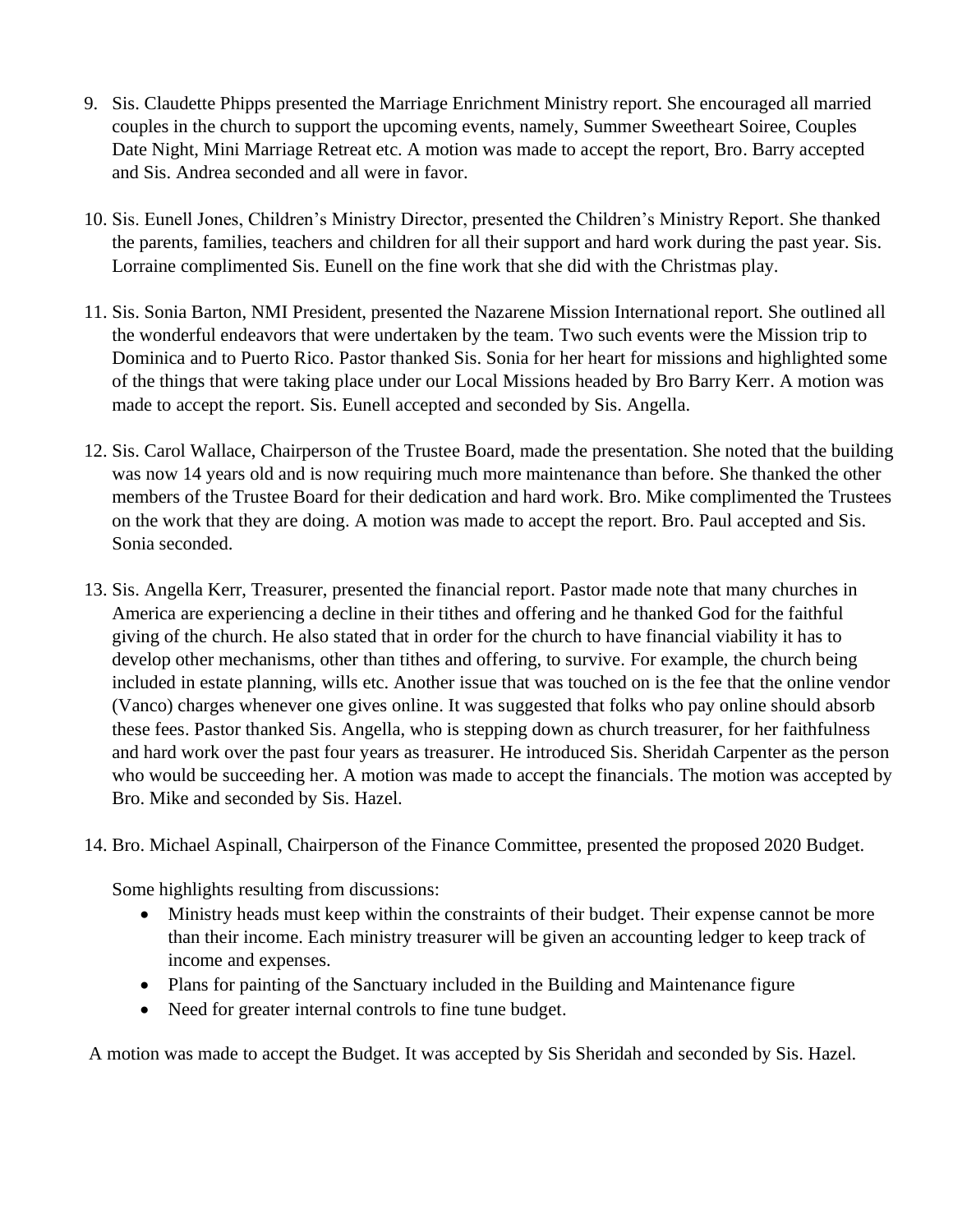The results of the election were as follows:

| <b>Director of Children's Ministry</b> | <b>Eunell Jones</b>                                             |
|----------------------------------------|-----------------------------------------------------------------|
| <b>Director of Adult Ministry</b>      | <b>Claude Phipps</b>                                            |
| <b>NMI President</b>                   | <b>Sonia Barton</b>                                             |
| <b>Board Members At Large</b>          | <b>Donnovan Beckford and Elaine Williams</b>                    |
| <b>Church Trustees</b>                 | Carol Wallace, Veloria Nepair, Aston McGlashan and Anthony Glen |
| <b>Delegates for District Assembly</b> | <b>Veloria Nepair and Jennifer Glen</b>                         |

Pastor thanked Pastor Kristina for her leadership during the year and advised the church that Sis. Claudette Phipps is in training for a Lay Minister's License and encouraged others in the church to do likewise. He also thanked everyone for the spirit in which the meeting was conducted.

Bro. Anthony Glen closed in prayer and the meeting was adjourned at 7:55pm.

Respectfully submitted, Victoria Shim, Church Secretary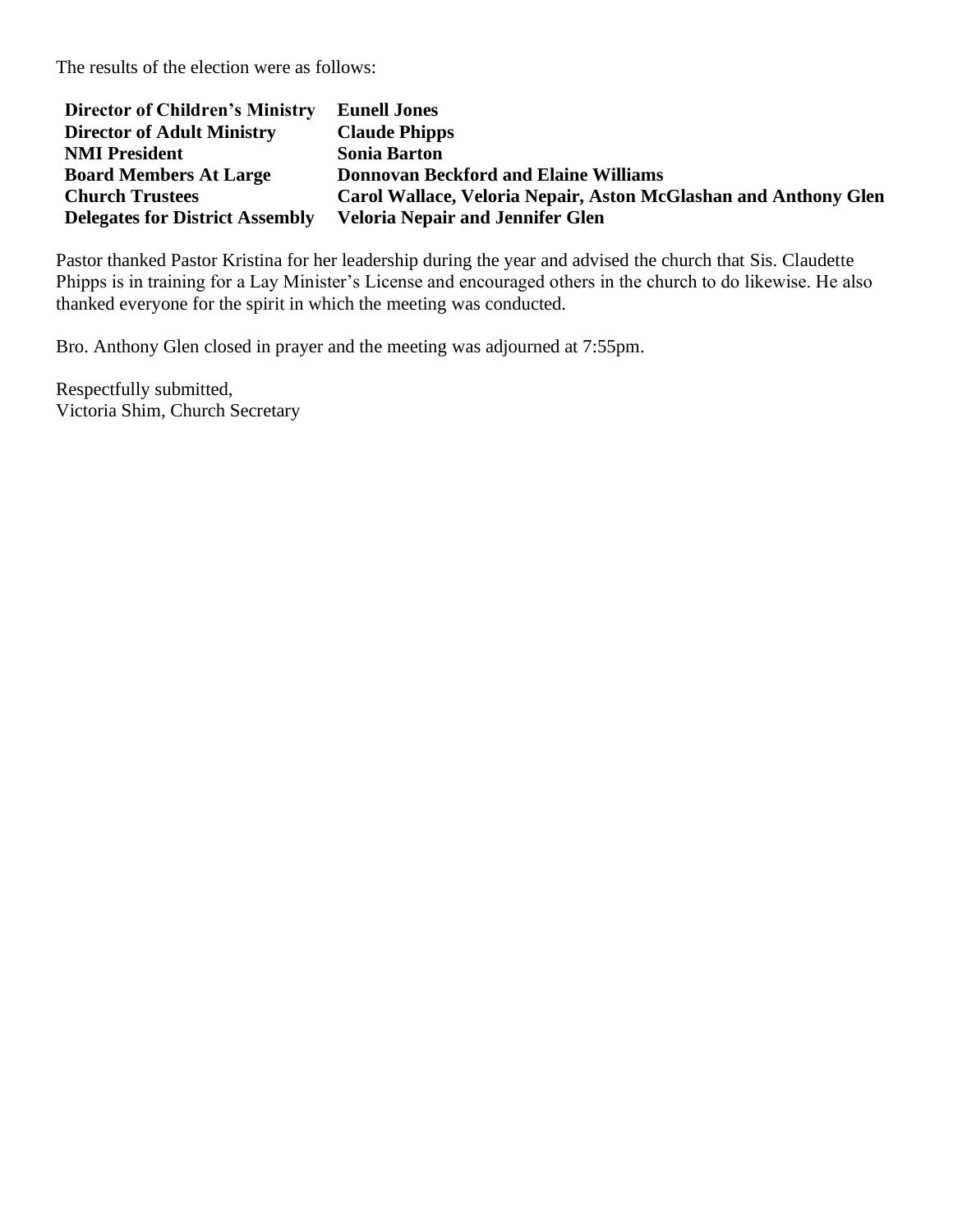# Annual Business Meeting Ministry Reports February 27, 2021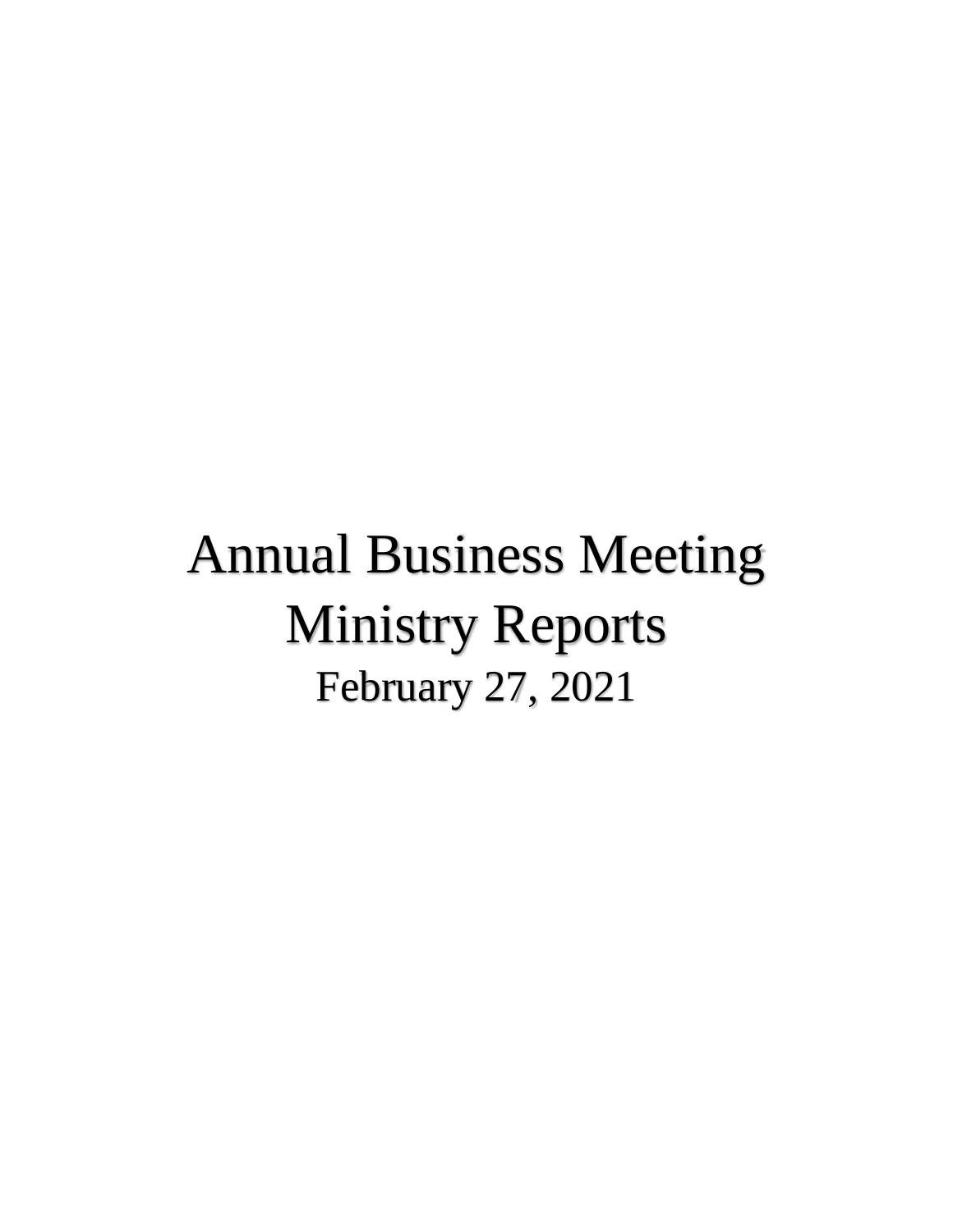#### **Pastor's Annual Report**

Church of God, Beloved of the Father and precious, First Community, that's who you are and it has been my great privilege to lead you as your pastor for the past twenty eight years. I give thanks to God who has not only saved us but preserved us to see this day. I give God thanks for the vital partnership we have forged through the enablement of the Holy Spirit. To God be all the glory! Hallelujah!

This partnership in ministry was severely tested as never before in 2020. Yet, the Holy Spirit worked in extraordinary ways to help us to realize, in a greater way, that First Community Church of the Nazarene is indeed a "Fellowship of love where God's Spirit brings us together as a family." I am therefore grateful for those in the family who worked so diligently to ensure that the various ministries of the church conquered the challenge of ministering "without a building." I will not call names as there were so many and I would regret missing a name. So, church family please help me to express gratitude to the leaders and team members responsible for the day-to-day work in the following areas of ministry:

Worship Team, Marketing and Media Team, The Trustees, The Choir, Praise and Worship Team/Band, Children's Ministry Team, Young Adult Team, Men's Fellowship, NMI, Women's Fellowship. The other ministries were not without activities but as I reflect these carried the "mother lode" of what was done.

Thanks is also in order for the support I received from our Church Secretary and Church Treasurer. They are like two giant Administrative pillars in our church and keep things running smoothly so the rest of us can concentrate on ministering to individuals and families.

#### **Over the past year, no new members were added nor did we lose any members. Our total membership remains at 94.**

All our financial obligations were met and the federally funded PPP program provided additional funds with the reduction in the income of the church. The Treasurer will provide the details.

With the closing of the church building, we had to learn very quickly how to create and broadcast our services on YouTube. Thanks Media Team, Worship Team and Praise and Worship/Band members. The Holy Spirit blessed us as we made Prayer a Priority and dedicated ourselves to be ATTENTIVE to the emerging needs brought on by the pandemic. Consequently, believers were motivated by Spirit-inspired courage to still meet the needs of families /individuals in our church and community. On one occasion, It felt awkward delivering food with the family waving back at us from inside their home. But, their heartfelt gratitude and the smiles of the children confirmed, we had made Thanksgiving and Christmas better for them.

Due to the pandemic, we did not have the opportunity to execute these four ministry goals. Therefore, I will restate them and endeavor to work toward them in 2021.

*A) Appealing to young families by offering a first rate program for their children. B) Develop a creative Young Adult Ministry in an effort to evangelize this population. C) Greater Utilization of Digital/Social Media to promote the programs of the church. D) Lead the church in organizing itself to function with a Team-Based Ministry Model.*

I am truly excited about the prospect of returning to worship in the church building in a few weeks and want to assure FCCN members that every precaution is being taken so that when you return to the church you will be safe. We currently have plans to install four air sanitizing consoles which will sanitize the air three times every hour. Please help us pray for God's will and guidance as our Church Board contemplate this very crucial decision.

Respectfully Submitted, Pastor Richards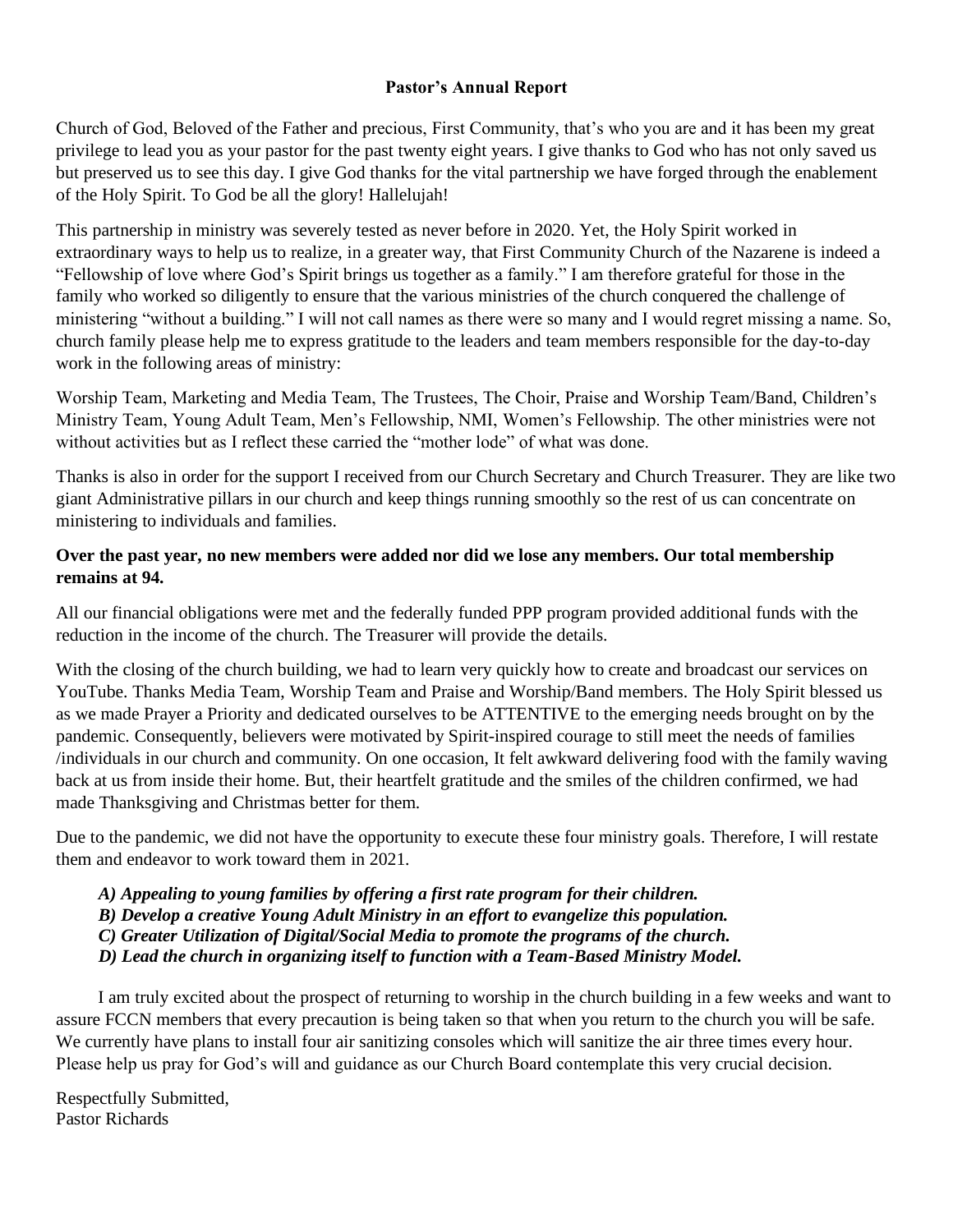### **Associate Pastor's Annual Report**

*Ephesians 4:11 So Christ himself gave the apostles, the prophets, the evangelists, the pastors and teachers, <sup>12</sup> to equip his people for works of service, so that the body of Christ may be built up <sup>13</sup> until we all reach unity in the faith and in the knowledge of the Son of God and become mature, attaining to the whole measure of the fullness of Christ.* 

The following list includes my 2020-21 roles and responsibilities as Associate Pastor:

# **Local:**

- Officiated or Assist with Baptisms, The Lord's Supper, Infant Dedication/Baptism, Funerals, Weddings; administered The Lord's Supper to shut-in/infirmed members
- Lead/co-lead special programs
- Served on Marketing and Media and Online Worship Content committees, which included planning online services, contributing to online content
- Organized and coordinated Christian Education initiatives such as new membership candidate classes, preparation for Baptism
- Worked with the Director of Adult Ministry and Men's Ministry Leader to coordinate virtual gatherings, such as Lenten Studies and Devotional Prayer Calls.
- Provided pastoral counseling
- Supported NYI President and leadership team
- Preached at least monthly; lead prayer meeting as needed; lead bible study as needed
- Represented church at community events; participated in Clergy Counsel events
- Contributed to the church's electronic communications and social media presence
- Served as Administrator for ACS Realm Church software system for generating and maintaining records

# **District:**

- Assisted the Metro NY District Women's Council with planning and executing the Annual Women's Conference; particularly serving as tech support on the day of the event.
- Participated in monthly roundtable for District pastors
- Attended seminars and training modules as recommended by District leadership
- Co-coordinated and participated in two District NYI prayer sessions
- Completed two Fall 2020 classes through Northwestern Nazarene University online: *Shepherding God's People* and *Providing Christian Education for All Ages*; enrolled in one guided study class through the Palmer Institute for Spring 2021: *Administering the Local Church*.
- Recommended by the District Board of Ministry for ordination as an Elder at the April 2021 Metro New York District Assembly.

The year 2020-21 has been one of the unexpected; one of great challenges and changes; and one of transitions. It has been, above all else, a year that called the Church to deeper love and greater faith. May 1, 2021 will mark my transition from the Metro New York to the Mid-Atlantic District. The Lord has blessed me with cherished friendships and impactful experiences during my years at First Community. For that, I give Him thanks.

Respectfully Submitted, Rev. Kristina EN Sammy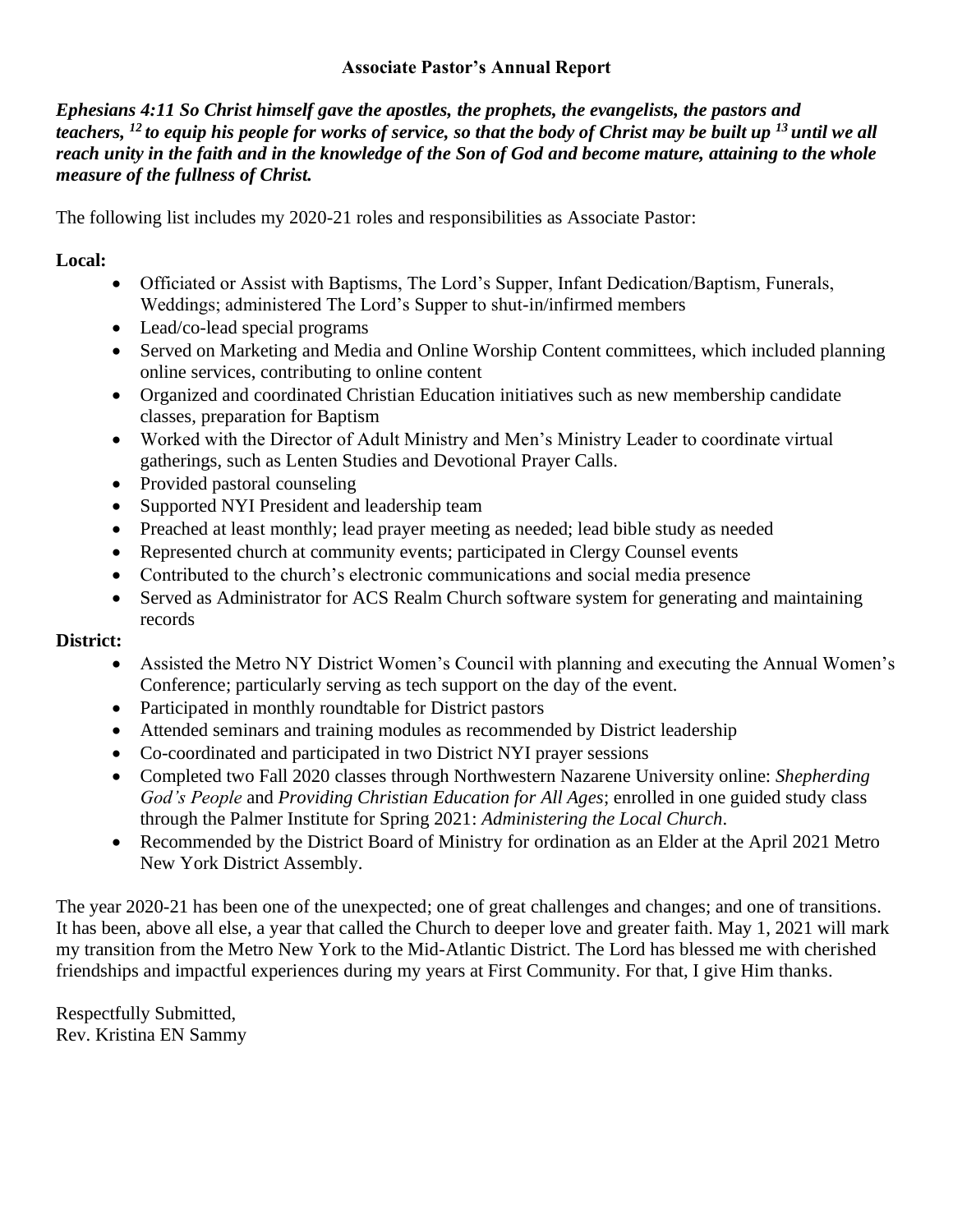# **2020 Lay Ministry Training Report**

Submitted by Claudette Phipps

In January 2020, I began the journey to answer the call to deepen my relationship with God and to become intentional in discipling others in my network of friends, family and co-workers. My focus for study is Adult Lay Ministry with FCCN's Adult Ministry Director, Bro. Claude Phipps serving as my mentor. The curriculum is established by The Church of the Nazarene from which a collection of courses available at The Discipleship Place (DiscipleshipPlace.org.) is chosen to complete the studies for the Certificate of Lay Ministry.

The following is a list of the classes/webinars with descriptions that were successfully completed:

- 1. **Discipleship First:** In a post-Christian world, where so many people are unchurched and missing large pieces of the scriptural story of God, evangelism happens best along the discipleship journey. This lesson taught how intentional discipleship opens the door to empower 100 percent of the congregation to be missional in its thinking and living!
- 2. **Panel Discussion: Creative Discipling in These Days** (Covid Pandemic): A spirited conversation as we hear from pastors about how they are navigating these days. This panel discussion was conducted with Rev. Sam Barber, Rev. Tim Fisher, Rev. David Hutsko, Rev. Kevin Jack, and Rev. Tara Beth Leach.
- **3. Life is Weird. We Can Still Minister:** As ministry leaders, we are always facing new challenges, but this current crisis is changing the way we do even the simplest things. NBC Vice President Dr. Dave Church and professor Dr. Jerry Storz hosted an interactive discussion concerning online discipleship and principles for leading people through change. Also, Coordinator of The Discipleship Place, Rev. John Comstock, highlighted free resources we can use to help with digital discipleship.
- **4. Do No Harm: Trauma Informed Ministry:** There are people who walk into our churches every week who have experienced more trauma in their daily lives than we could ever imagine. When we come face to face with this, we often feel overwhelmed or inadequate simply because we have a lack of knowledge. This webinar taught and provided tools to help me become trauma-informed so I can better show the love of Christ to people who desperately need it.
- **5. Intentionally Loving Your Neighbors:** An intensive session teaching how to use an online tool to help intentionally implement a prayer walk, care, and share model of loving your neighbors. As a project leader for a startup faith-based community organization, this free tool was helpful for me to live as though the neighborhood where my project exist is my mission field. I was empowered with the tools needed to help me prayer walk the neighborhood, care for the neighbors, and share the Gospel of Jesus Christ as the Holy Spirit prepares and prompts me to do so.
- 6. **How to Study the Bible:** A seven-lesson series called "How to Study the Bible." Each lesson has online reflection questions that are used to discuss with the group as we encourage one another to grow in our walk with Jesus.
- 7. **Closing the Gap Between Vision and Execution:** Leadership coach Dianne Tolliver explored a variety of simple tools and approaches to "Close the Gaps Between Vision and Execution" from strategic planning to overcoming procrastination to asking the right questions.
- 8. **How to Be a Healing Church: Mental Health, Trauma-Informed Ministry and Our Wesleyan Theology:** Understanding the effects of childhood trauma is essential in ministering to both churches and communities. This was a continuation of the earlier session **Do No Harm**. Webinar defined the various forms of trauma and provided ways to minister through the lens of neurobiology effectively. Attention was given to the effects of Adverse Childhood Experiences (ACE) and how a Wesleyan perspective of hamartiology can provide paths for healing from all kinds of trauma. Emphasis was placed on de-stigmatizing mental health and promoting spiritual growth. This was one of my most impactful class.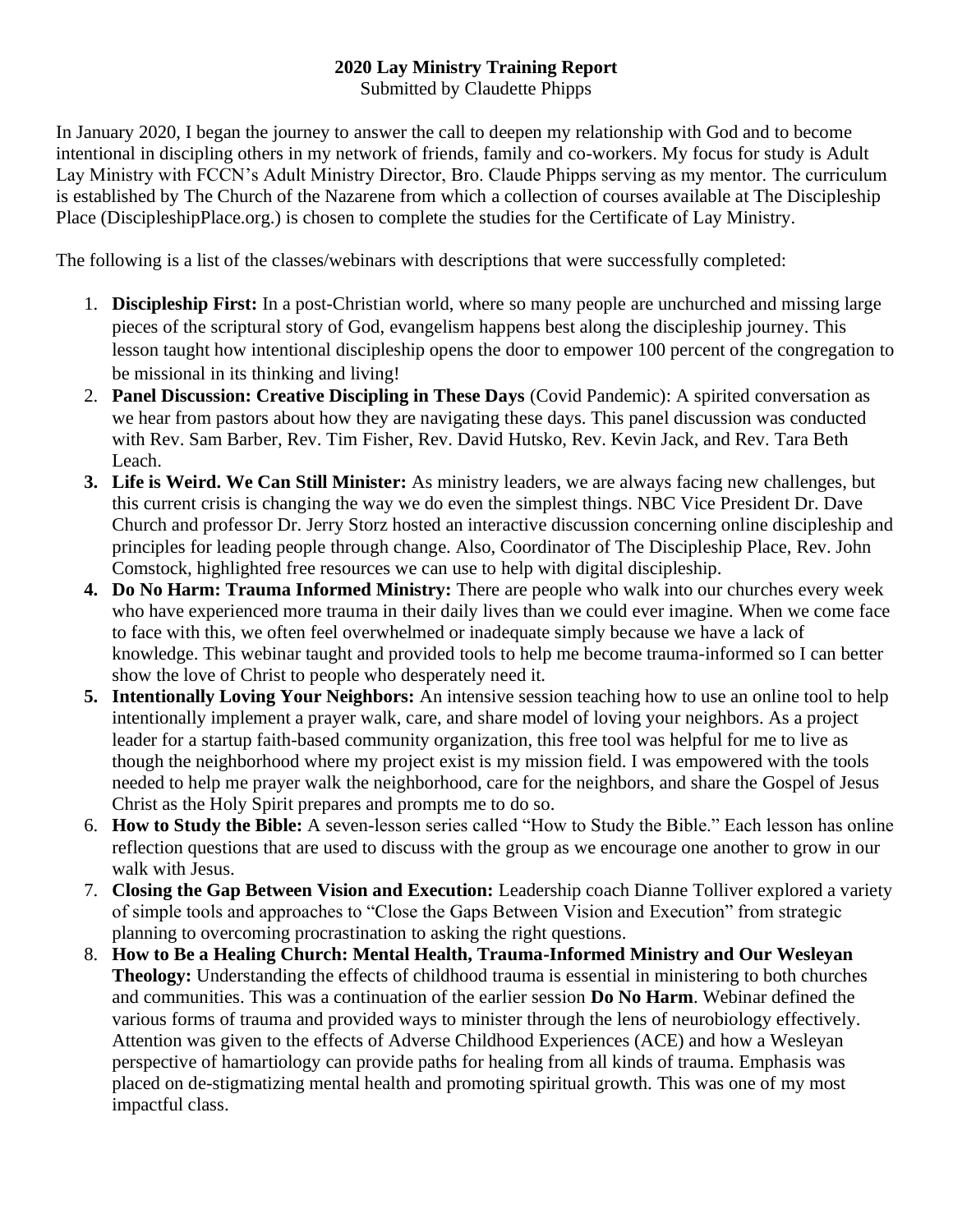# **2020 Lay Ministry Training Report**

Submitted by Anthony Glen

This Report includes activities for the Lord's evangelistic work.

# **Men's Evangelism and Fellowship**

### **September 1, 2020 – present**

- Initiated a Men's Ministry Fellowship Zoom on Saturdays at 6:00pm with the support of the Men's Ministry Leadership Team
- Conducting evangelistic outreach by contacting and sharing the gospel of JESUS CHRIST to men in the community, providing a message of hope and encouragement
- Communicating with current church members and other individuals to join our Men's Ministry Fellowship Zoom meetings on Saturdays 6pm
	- o 2 new visitors have been reported

# **Education**

- Discipleship Place
	- o Initiated one course of study (Pluralism and Evangelizing) for lay ministry February 2021
		- Course completion anticipated mid-2021

# **Other Activities**

- Quarterly preaching of the Word for Sunday Service
- Lead devotional prayer during Lenten Season
- Evangelism through participation in the FCCN Chancel Choir since February 2016
- Reaching out to others through the ministry of Praise and Worship by ministering through music; others hearing it may be encouraged and come to Christ.

Respectfully Submitted, Anthony Glen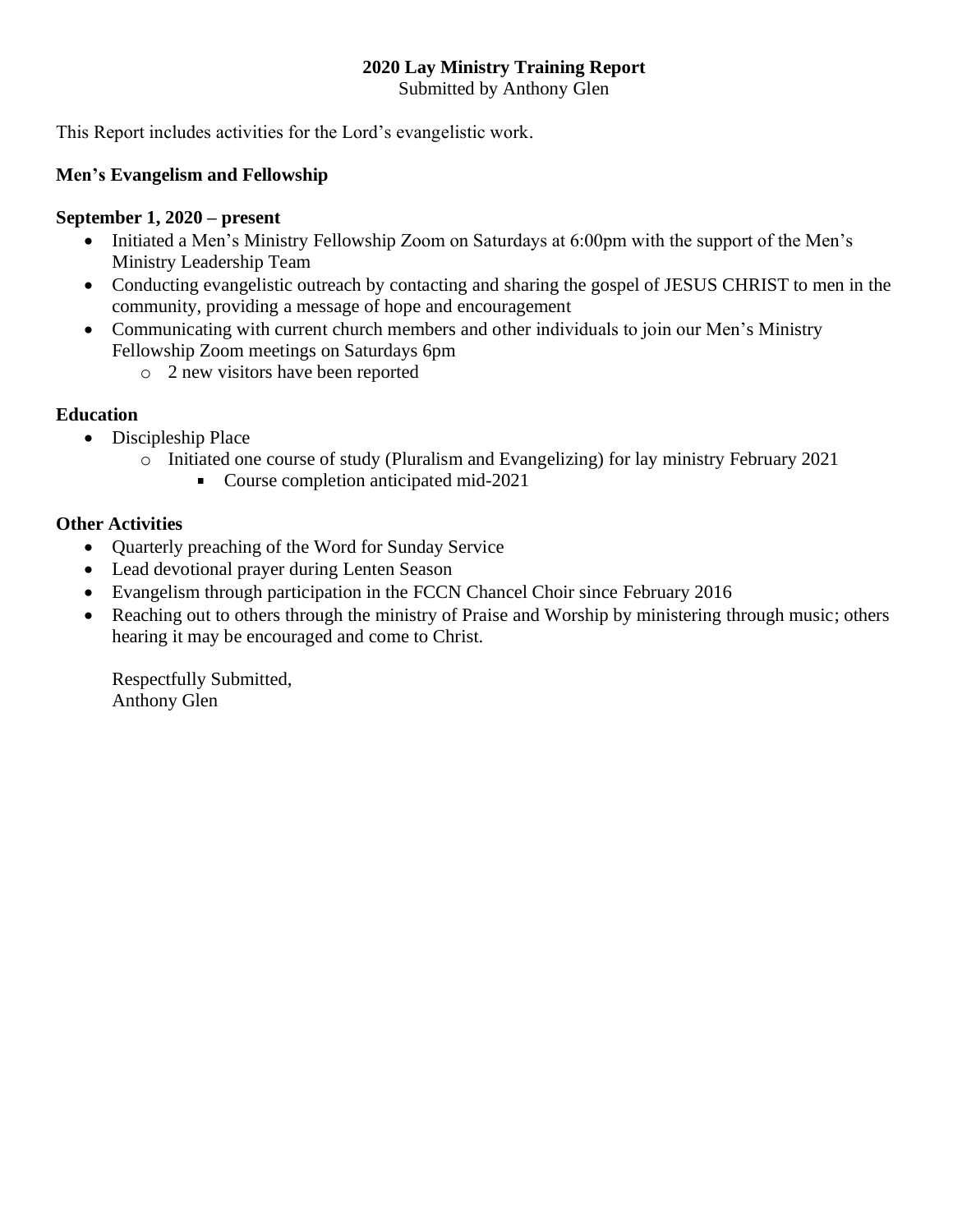#### **Adult Ministries Report**

#### *2 Timothy 2:15 (KJV)*

*Study to shew thyself approved unto God, a workman that needeth not to be ashamed, rightly dividing the word of truth.*

Greeting Brothers and Sisters in the name of our Lord and Savior Jesus Christ.

#### **Sunday School**

Due to a paradigm shift caused by the global pandemic, many programs including Sunday School were not able to meet weekly in the church building. We were able to hold Sunday School in church for January and February. Our Sunday School curriculum is supplied by the Church of the Nazarene, Foundry Publishing arm.

The Sunday school curriculum for September, October, and November 2020 was on the Ten Commandments. Limited material was distributed, and the Men's fellowship adopted this study for their devotional sessions. January, February, March 2020 curriculum was the study of the Prophets.

**Topics include**: Amos – The Perils of Privilege; Joel – The promise of the Spirit; Jonah - The scope of God's concern; Zechariah - God provides; Habakkuk – From Frustration to Faith; Haggai - Putting your house in order. Hosea – The Old Testament Prodigal Son; Isaiah - A Light has come; Micah - The shepherd of Bethlehem. Zephaniah - The Joy of God's presence.; Micah – The Shepherd of Bethlehem.

Thank you AGAIN Sister Claudette, Sister Pauline Richards and Sister Sharon Clarke for partnering and teaching with me. Thank you, Sister Bev, for faithfully ordering the Sunday School curriculum.

#### **Discipleship Training Model**

Pastor Kristina provided some on-line options in May which were made available to church leadership to distribute and use appropriately.

- $\triangleright$  The Foundry Adult Curriculum and Video SS Lesson
- $\triangleright$  Recorded webinar: Discipleship First
- $\triangleright$  Recorded webinar: creative Discipling in these days
- $\triangleright$  Faith Conversations at Home
- > SDMI Total Ministry Brochure
- 14-day devotional guide for COVID 19

#### **FCCN Marketing and Media Team**

Major resources were brought to bear to provide a weekly online service, communication via flyers and surveys as well as updating and maintaining the church's website, YouTube, Facebook and Instagram across many departments of the church.

A good portion of the fabric sustaining FCCN's fellowship and communication was supported through the essential work of the Marketing and Media team. Thanks, so very much for all that you do.

#### **Video and Audio Team**

I would like to express appreciation to the dedicated work of the audio and video team earlier this year. Video group: Sister Janelle, Sister Alicia, Sister Lynassa. Audio group: Brothers Chris Madera, Jackson Hamlet and Sister Alesha Kelly along with Brother Jordan Kerr.

Respectively submitted, Brother Claude Phipps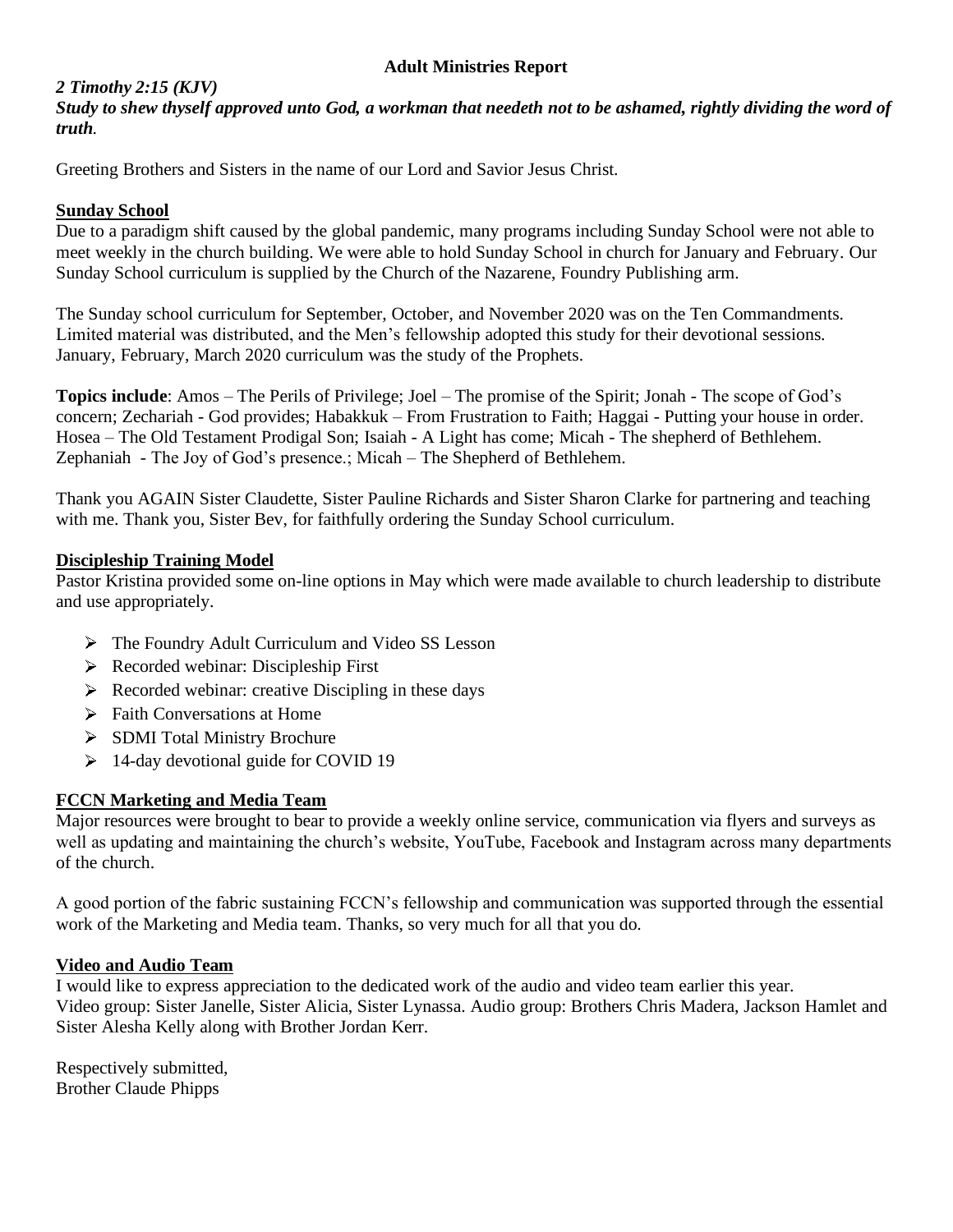# **Unity and Maturity in the Body of Christ**

*Ephesians 4:1-3 As a prisoner for the Lord, then, I urge you to live a life worthy of the calling you have received. Be completely humble and gentle; be patient, bearing with one another in love. Make every effort to keep the unity of the Spirit through the bond of peace.*

- Held a Men's Fellowship Zoom Meeting on Saturday, May 30th. We had a devotional and had an open forum discussion.
- Held a Men's Fellowship Zoom Meeting on Saturday, August 15th. We had a devotional and had an open forum discussion.
- On October 31st, 2020 we started our Men's Bible Study & Prayer Meeting. It is held at 6PM on Saturdays and we are averaging about six to eight men per session. We are currently engaged in a study of the Ten Commandments.

# **Goals for 2021:**

- To build and strengthen our Men's Virtual Bible Study and prayer. We would like to see an increase in attendance as well as have more men take on the mantle of leading the devotional week to week. (Discipleship Development)
- Plan to conduct a theme-oriented Men's Day Service. (Evangelism)
- $\div$  Continue to further the bolstering of the Family Life Development Initiative. Ideally, we would like this workshop to be bi-annual. The goal is to have it benefit our Church internally as well as the surrounding community. (Evangelism)

I am thankful and grateful to all the Mighty Men of First Community for their service to God and His Church in a variety of ways. You will find the presence of the Men's Ministry within the Choir, Finance Committee, Church Board, Church Band, Worship Service, Ushering Ministry & Interfaith Ministry. I would like to give a special thanks to the members of the Men's Fellowship Executive Committee, which consists of: Bro. Claude Phipps, Bro. Michael Aspinall, Bro. Sydney Campbell, Bro. Sol Funny, Bro. Geoffrey Anderson, Bro. Armando Acosta, Bro. Paul Jones & Bro. Donovan Beckford.

| <b>Budget for 2020</b> |            |  |  |  |  |
|------------------------|------------|--|--|--|--|
| <b>Proposed</b>        | \$2,000.00 |  |  |  |  |
| <b>Revenue</b>         | \$679.00   |  |  |  |  |
| <b>Actual Spent</b>    | \$20.00    |  |  |  |  |
| <b>Balance</b>         | \$659.00   |  |  |  |  |

| <b>Budget for 2021</b> |                |
|------------------------|----------------|
| <b>Proposed</b>        | $\$\,1,500.00$ |

Respectfully Submitted, Bro. Barry Kerr Men's Fellowship President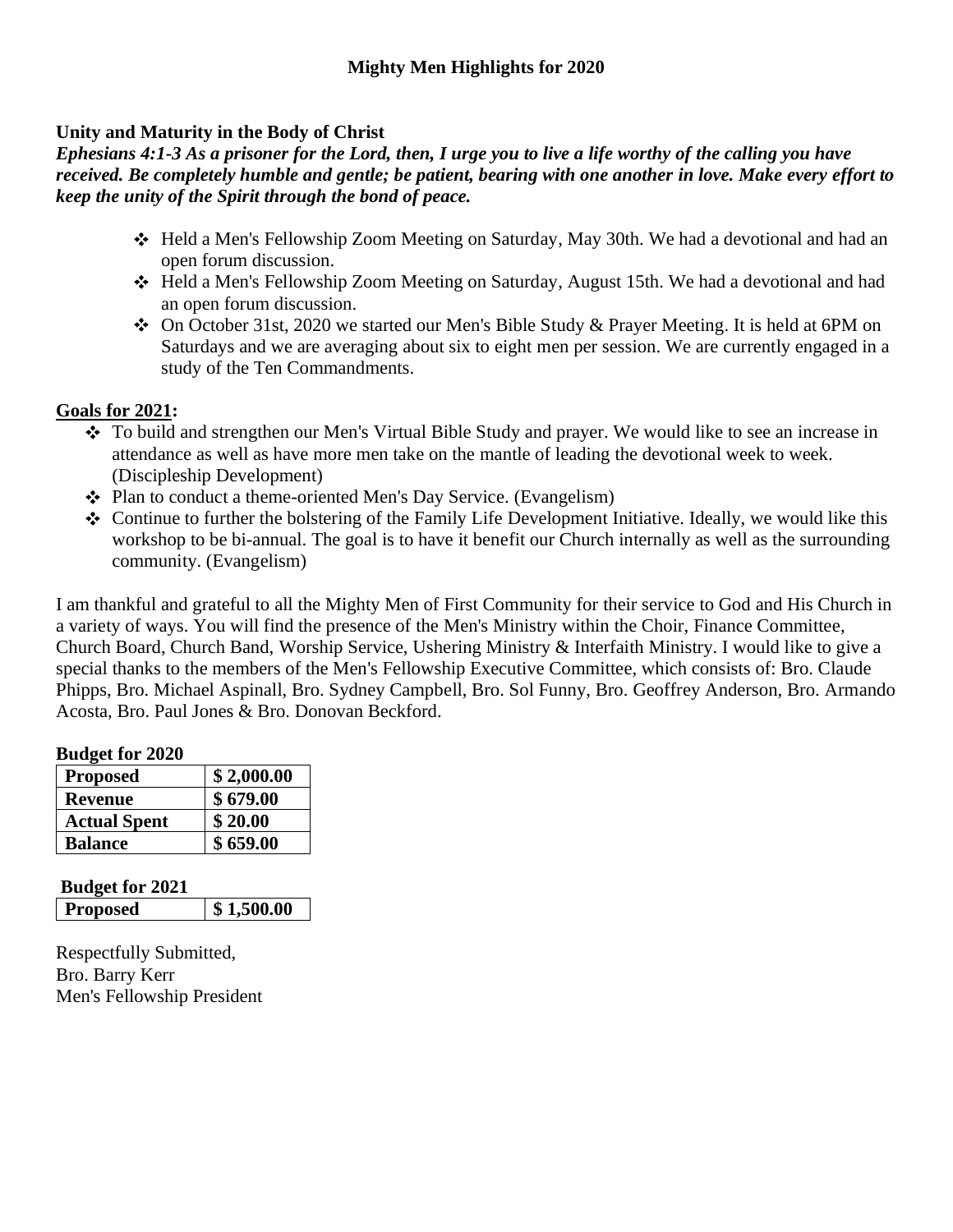#### **Women's Fellowship Report**

*Romans 12:10-13 "Be devoted to one another in love. Honor one another above yourselves. Never be lacking in zeal, but keep your spiritual fervor, serving the Lord. Be joyful in hope, patient in affliction, faithful in prayer. Share with the Lord's people who are in need. Practice hospitality."*

**Council Members**: Andrea Anderson; Carol Wallace; Angella Kerr; Elaine Williams and Valerie McGlashan

I can truly testify to the goodness of God in my life as the year 2020 proved to be a most challenging year in ministry. We faced a few hurdles and waited on God to do what only God could have done. I am here to testify that God still heals. God still delivers. And God is still able to help us lead victorious lives even in the midst of a pandemic. A deeper intimacy as well as a deeper prayer life was forged with my Lord during this time of uncertainty. Indeed, I serve a God who is the same yesterday, today and forever!

Many thanks to the Women's Ministry Team who made themselves available to participate in our many conference calls and who were always willing to join in whatever cause or need was at hand. Thanks also to God's people who so lovingly cared for us during the period of our health concerns.

To say this has been a very different and challenging year would be an understatement. With the COVID-19 virus and its many restrictions including confining us to our homes, ministry, as we know it, was tremendously altered. Hence, our goals for 2020 were cancelled.

#### **Activities 2020**

**Senior Ministry**: Sis. Angie Kerr continued to be our point person for staying in close contact with our seniors (PrimeTimers). Her love and passion for this ministry is a driving force for her to stay in close contact with them as she makes weekly calls to check on them and pray with them. While Sis. Angie spearheads up this ministry, other members of the Team also visited with our seniors on rare occasions when possible.

**Other**: The Team was able to put together special food baskets for a couple situations which we were made aware of, as well as make monetary donations to meet a variety of needs.

In addition, we organized two Zoom meetings which were very well attended. This new way of doing ministry was a bit intimidating at first, but God again proved that He is not limited by space or time or lack of a physical building. God provided opportunities for ministry in unique ways as long as we made ourselves available. A lesson I am still learning.

#### **Goals for 2021**

Developing goals for 2021 is still a work in progress. The Team will meet after Easter to take a closer look at possibilities and opportunities for ministry in and around our immediate community.

I thank God that you have allowed me to co-labor with you in God's vineyard.

Respectfully submitted, Beverly Richards, WF Team Leader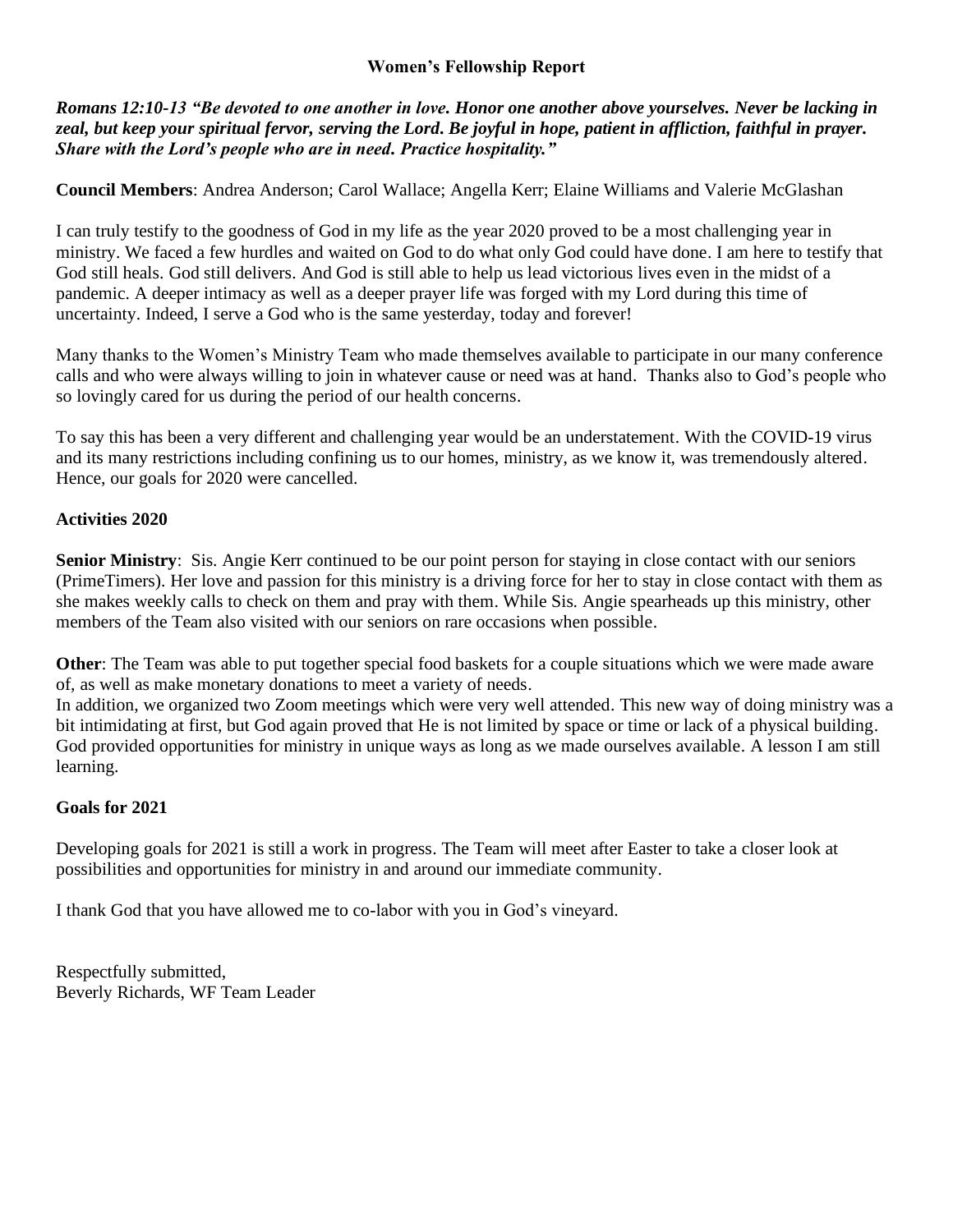#### **FCCN 2020 Marriage Enrichment Ministry Report**

#### *Ephesians 5:31 "For this reason, a man will leave his father and mother and be united with his wife and the two will become one flesh".*

The First Community Church of the Nazarene Marriage Enrichment Ministry seeks to encourage married couples to pursue Christ-centered marriage by providing fellowship, worship experience and Biblical studies. As a husband or wife, it is imperative to purposefully dedicate time and attention to the God-given gift of marriage.

FCCN MEM started 2020 with much anticipation and expectancy with a full agenda of program and activities to fulfill the ministry's charter and to continue building it around three overarching strategies: Teaching; Mentoring; Retreats & Special Events

The 2020 Calendar and Plans were:

- 1. Summer Sweetheart Soiree Sunday, June 30, 2020
- 2. Couples Date Night (Paint  $&$  Sip) Date to be determined
- 3. Mini Marriage Retreat, A Weekend to Remember The Phipps 2/28 3/1/2020
- 4. College Students Christmas/Winter Dinner December/January
- 5. Book series The Five Love Language on going

These plans were suddenly interrupted as of March 2020 by the onset and still ongoing COVID-19 pandemic. As such, only the following was accomplished.

- Brother Claude and Sis Claudette Phipps attended the retreat A Weekend To Remember In Myrtle Beach. They reported enjoying and fellowshipping with over 500 couples and brought back several pieces of material to share in our local ministry. The retreat was one of spiritual growth as a couple.
- The Council met by zoom in mid-April for a checkup, update and fellowship. The games and discussion were enjoyed by all. Plans for a Couples Date Night regrettably did not materialize.
- Sis Angella Kerr continues to send Wedding Anniversary greeting cards to our membership on behalf of FCCN MEM; We will continue to outreach to new couples in our network to add to ministry.

The Council will reconvene to pray and seek God's guidance regarding MEM programs and activities for 2021 as this pandemic continues to ravage the land. We must become innovative to continue to celebrate, strengthen and deepen your love for each other!

Respectfully Submitted, Claude & Claudette Phipps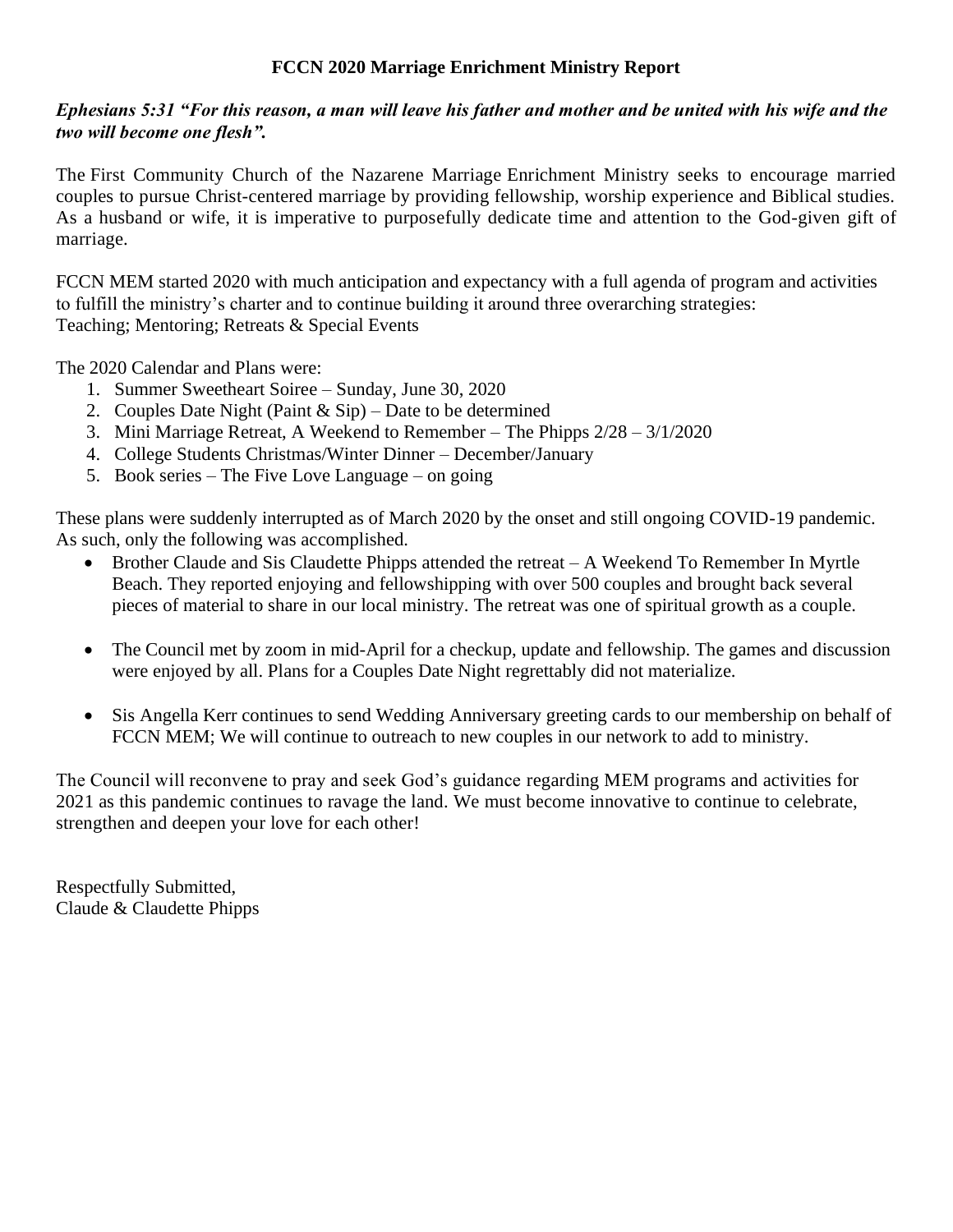# **Children's Ministry Report**

*Galatians 5:22-23 But the fruit of the Spirit is love, joy, peace, forbearance, goodness, faithfulness, gentleness and self-control. Against such things there is no law. And need I dare say, we needed all of these and the Grace of our Faithful father, that we were able to make it through 2020.*

Greetings once again from our Children's Ministry!! This has been some year! But in spite of Covid, our goal was and still is, to welcome and embrace all children in our Children's Ministry Department. My first thought was to send back our report simply with the word COVID written all over the page, but then that would've meant we allowed 'IT' to stop us, but our CMD decided, we will not let anything or anyone get in the way of bringing the little ones to Jesus, as He commanded us, it wouldn't be easy, but with the help of technology and some of our staff we were off and running!!

#### **Activities/Accomplishments:**

**Special Celebrations:** Our kids were such a blessing to our church, by their presentations on those Special occasions like, Easter, Valentine's Day, Mother's and Father's Day, etc. We salute you!!

**VBS:** We were blessed to be part of Scripture Union's program. FYI, our church subscribes to this organization which is professionally managed by our friend Sis Sonia Dobson. Of course, the program was virtual, but we had so much fun, and the kids learned more about the Kingdom of God, of course, it was sad when the last day came. We also had a VBS party for the kids.

**Sunday School:** Our kids are also participants in Scripture Union's virtual Primetime on Saturday mornings, we call it Sunday School on Saturday, so we had a program we could be part of when time permitted. Some of our teachers, including myself, are part of this ongoing program.

**Christmas Program:** Although we were only able to do a mini program, the kids did an awesome job, judging from the feedback we got, our church enjoyed our presentation, we have the best kids!! Kudos!!.

**Other:** We want you to be assured that our CMD throughout the past year, made sure we reached out to each and every child, by phone, texts, email, videos, chats, pictures etc. We shared colorings, quizzing, any parental information deemed important, like COVID-19 and answering children's questions regarding certain topics, some of which were passed on to me by NPH (now Foundry).

**Big thanks:** To our dedicated, never tiring, CMD workers, simply put, without you, there would be no me, so I thank you more than you know. Hang in there, we still have lots of work to do. And to our parents/guardians who made the effort to get the kids signed on to whatever we were doing, when time permitted, we appreciate you tremendously!

**Future Plans:** To find unchurched, unsaved kids, and usher them into the presence of God, with the help of our Pastor's vision through programming and more involvement in Sunday Services.

Respectfully Submitted,

Eunell Jones

Sis Eunell Jones Children's Ministry Director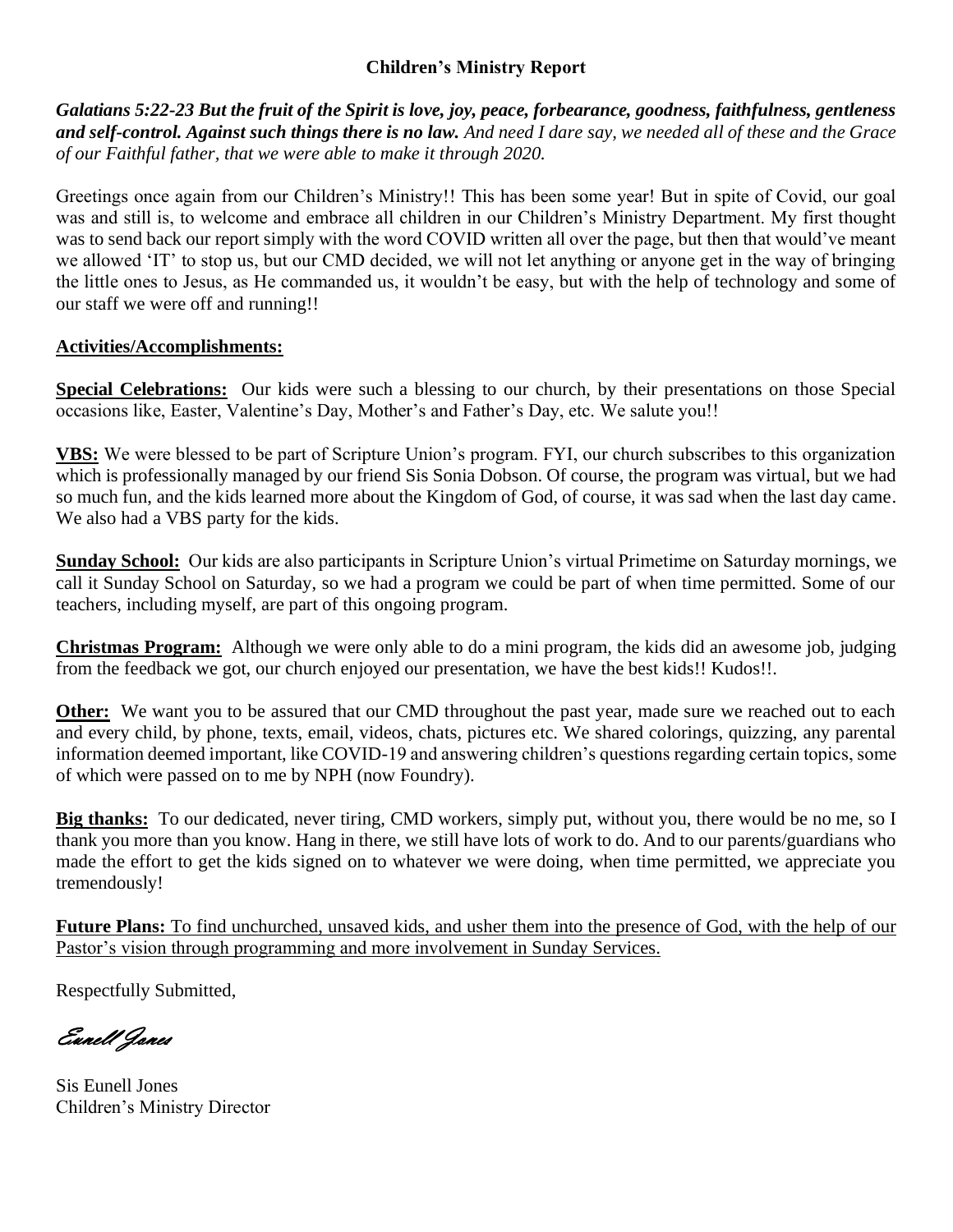# **NAZARENE YOUTH INTERNATIONAL ANNUAL REPORT**

### *Philippians 4:12-13, I know what it is to be in need, and I know what it is to have plenty. I have learned the secret of being content in any and every situation, whether well fed or hungry, whether living in plenty or want. I can do all this through him who gives me strength.*

2020 was a very interesting year. We started using Zoom to have our meetings to prepare events for Teenagers and Young Adults, conducting our weekly bible study and also preparing Youth Services. It was challenging at times, but God has truly been in the center of all our planning. I am grateful for all the support that our team has received this year.

# **Activities include:**

- Weekly Core Group Meeting
- Weekly Bible Study
	- o Led by Pastor Richards, Pastor Kristina, Brother Ian, and guest leader Rev. Donald Stevens o Weekly attendance of 6-12 persons
- Homecoming Sunday
	- o Assisted Media and Marketing team with elements of the service
- Youth and Young Adult Sundays on 5th Sundays
	- o Themes were: Anything is Possible Through Faith, Life of Gratitude, Unashamed
	- o Speakers were: Evangelist Tricia Hawthorne, Rev. Norberto Rivera, and Rev. Melissa Peters
- Chat N Chill a quarterly gathering with young adults and teenagers to discuss concerns about the pandemic, ways to cope, and to offer fellowship

#### **Goals for 2021-22:**

- Greater participation and engagement of youth and young adults at FCCN
- Evangelize to youth and young adults

Respectfully Submitted, Venus Sanchez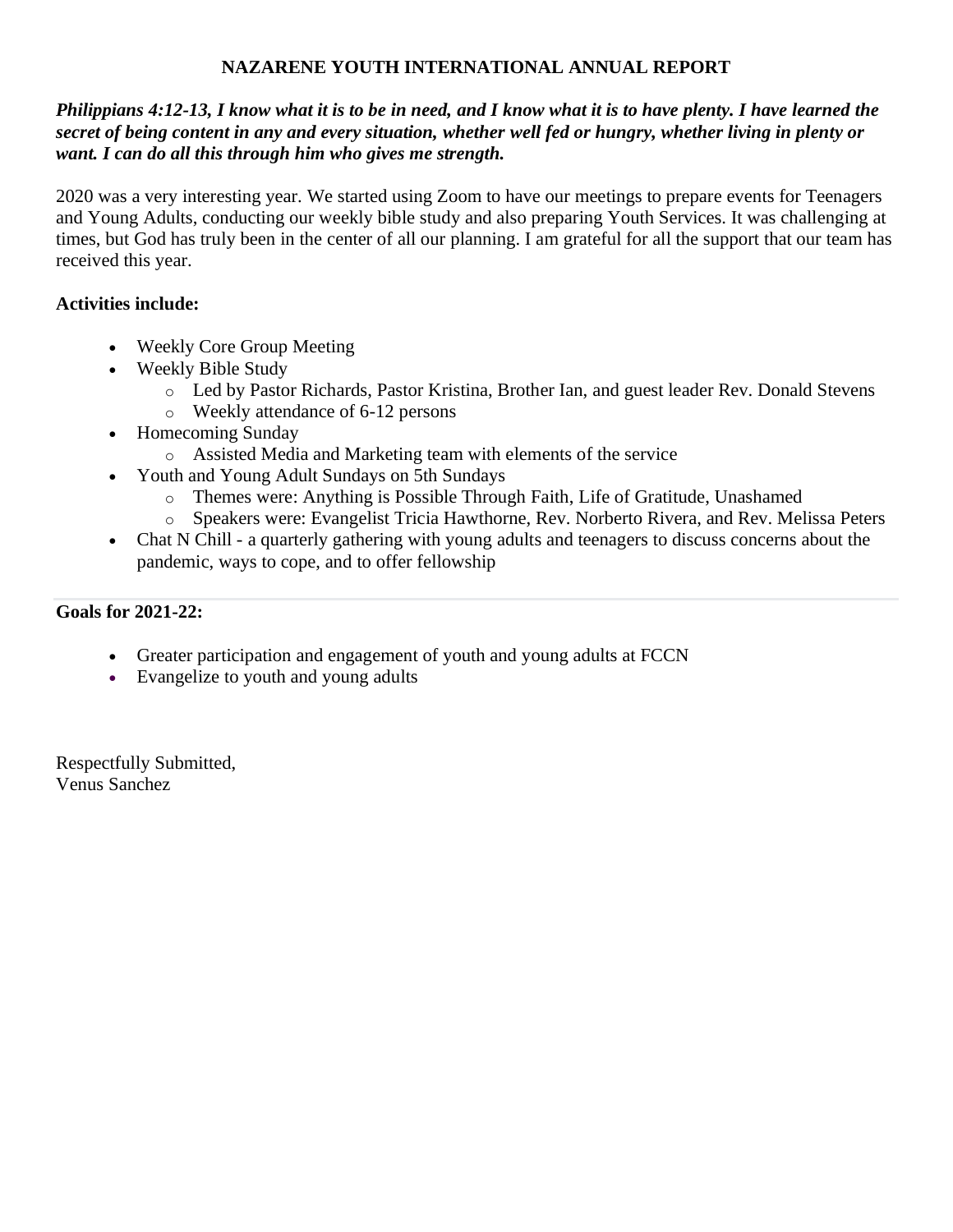#### **Nazarene Mission International (NMI) Report**

Dear Brothers and Sisters:

**NMI Council Members**: *Sis Sonia Barton, Bro Barry Kerr, Sis Carol Wallace, Sis Esoshani Barton, Sis Susan Hamlet, Sis Jacqueline Bryan, Sis Eunell Jones, Sis Sandy Aspinall, Sis Vivene Stamp, Sis Vicky Shim, Sis Elaine Williams*

On behalf of the Council Members, I thank God for another year of doing the work of Nazarene Mission International (NMI). 2020 was an unprecedented year for the country and NMI. Thank God He preserved us to see a beginning of another year. Due to the COVID-19, we were unable to accomplish many of our goals.

# **Activities for Local Mission**:

- Sunday dinners to Children's Village was done on a limited basis by Sis Shelly and Bro Barry due to COVID-19. This team will return to monthly delivery from January 2021 to June 2021 are asking for support for the church family to help provide these meals. Each monthly meal is approximately \$75.00.
- Care Partners meeting is on hold until church reopens. The Partners met regularly last year mainly by phone or Zoom conference. They met some needs in the community and completed outreach to some church members and visitors. Members of the group are: Sister Vickie S, Veloria, Vivene, Marlene and Jacquie F. We thank Sis Karen H for her contribution to the group. She is no longer serving on this team.
- Six teams usually do distribution of food from the pantry to families in the community. Due to COVID-19, not all the teams are making delivery and will resume when conditions improve. Currently people making delivery are: Sis Carol supplies 5 families; Sis Shelly 3 families; Sis Vicky S and Bro. Barry 4 and Bro Chet and Sis Cynthia Bridgewater 4 families.

# **International Efforts**:

- Alabaster offering was lower than we expected as we missed one collection
- Despite the challenges presented by COVID-19, we were able to continue our relationship with churches in Dominica, Jamaica and St. Vincent. In March, Sis Sonia took two barrels to Jamaica with the intentions of delivering them to the Mineral Heights church. The barrels were collected but not distributed due to having due to COVID-19 restrictions in Jamaica thus prompting her to return early. One barrel was sent to St. Vincent and one to Dominica. Contents include care kits, school supplies and clothing for children and adults. We completed our commitment and purchased the 30 chairs promised to Bath Church in Dominica. We thank all those who contributed funds to make the purchases possible. Ministers from Dominica and St. Vincent sent thank you notes to the church anniversary.
- Mission Night was postponed due to difficulties getting the logistics done. It is hoped that this event will be done in early spring 2021.
- **Future events:** Continue to reach out to our international churches. We are looking forward to foster a close relationship with Pastor Miller and the Montego Bay church of Nazarene.

Please pray that God's Grace and Mercy will be on all our efforts for 2021 and we will be able to pivot our ministry to serve the needs locally and internationally. Please help us go, send, or give to the work of the Lord locally and or internationally. May God bless and keep you all.

Respectfully submitted, Sonia Barton, NMI President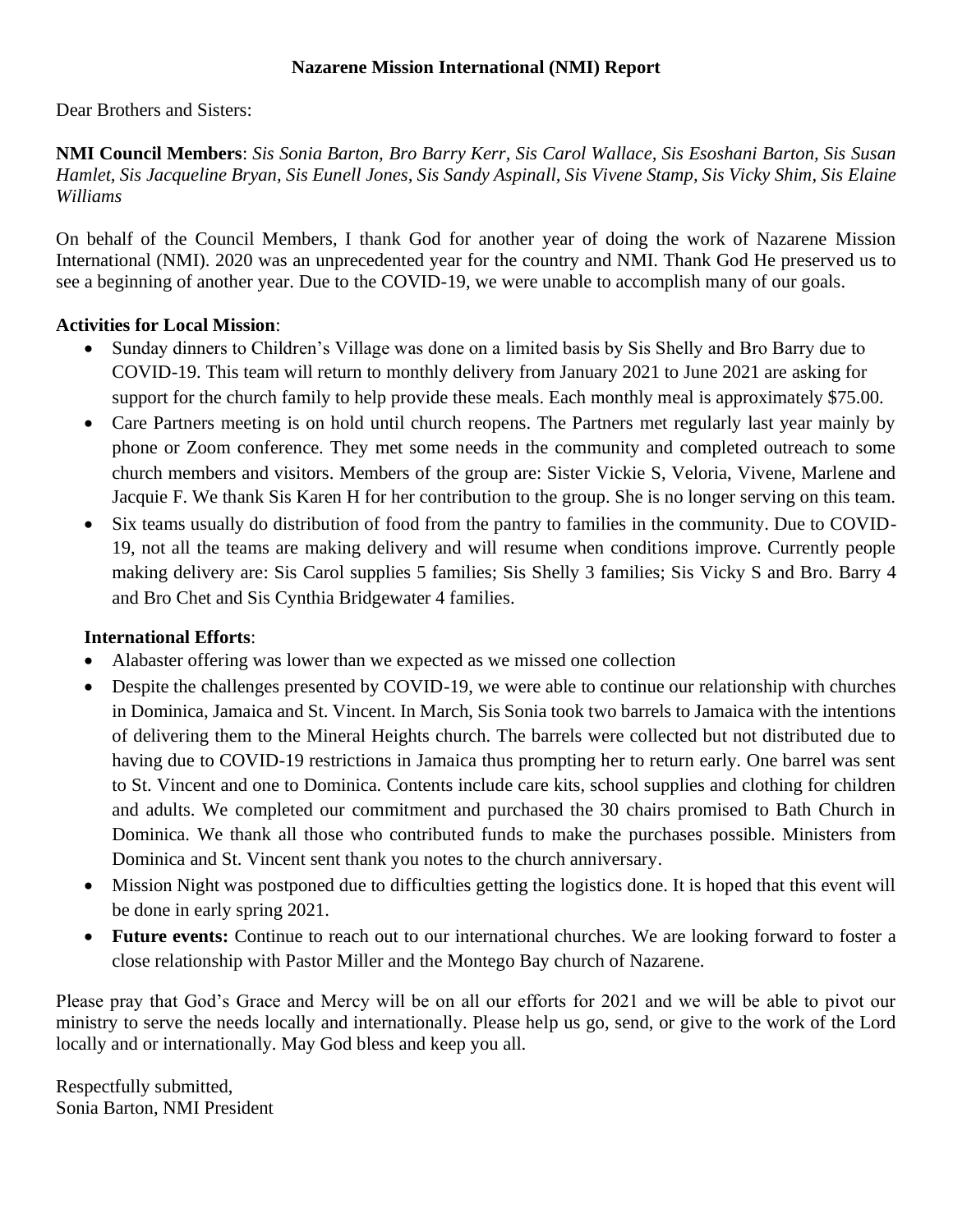# **Annual Trustees Report**

#### *John 9:4 - As long as it is day, we must do the works of Him who sent me. Night is coming, when no one can work.*

**Board of Trustees**: Sis Veloria Nepair, Carol Wallace, Bros Anthony Glen, Aston McGlashan. The trustees meet the last Sunday of every month and provide a monthly report to the Church Board.

# **Duties of the Trustees in accordance with the Church of the Nazarene Manual:**

- Hold title of the Church property
- Give guidance to the development of the physical facility
- Provide a report at the Annual Church Business meeting

As trustees we are responsible for providing preventive maintenance of the Church grounds. Listed are some highlighted tasks completed in 2020:

- A new contract was established with Interstate Fire Company for maintenance of the sprinkler, fire extinguisher, backflow preventer, alarm system, HVAC unit. Renewed contract with Innovative Air Solutions for A/C units
- Baptismal pool electrical outlet was tested by an electrician and is in working order
- All thermostats were permanently set to operate on an on/ off position
- Obtained quote from Innovative Air Solutions for installation of Purification System in conjunction with CDC guidelines (for COVID)
- TDA Church was given permission to worship in the fellowship hall beginning in September 2020, after meeting with the Trustees on the CDC guidelines, and discussion with the Church Board

The trustees would like to thank Pastor and the Maintenance Ministry with whom we are especially dependent on for assistance, for your commitment, support and dedication to GOD's kingdom; and to First Community Church of the Nazarene for putting your confidence in us as we manage HIS property.

On behalf of Pastor and the congregation, we thank Sis Veloria Nepair and Bros Aston McGlashan and Anthony Glen for their dedication, faithfulness, and commitment to HIS kingdom.

Respectfully submitted Carol Wallace, Chairperson Trustees Board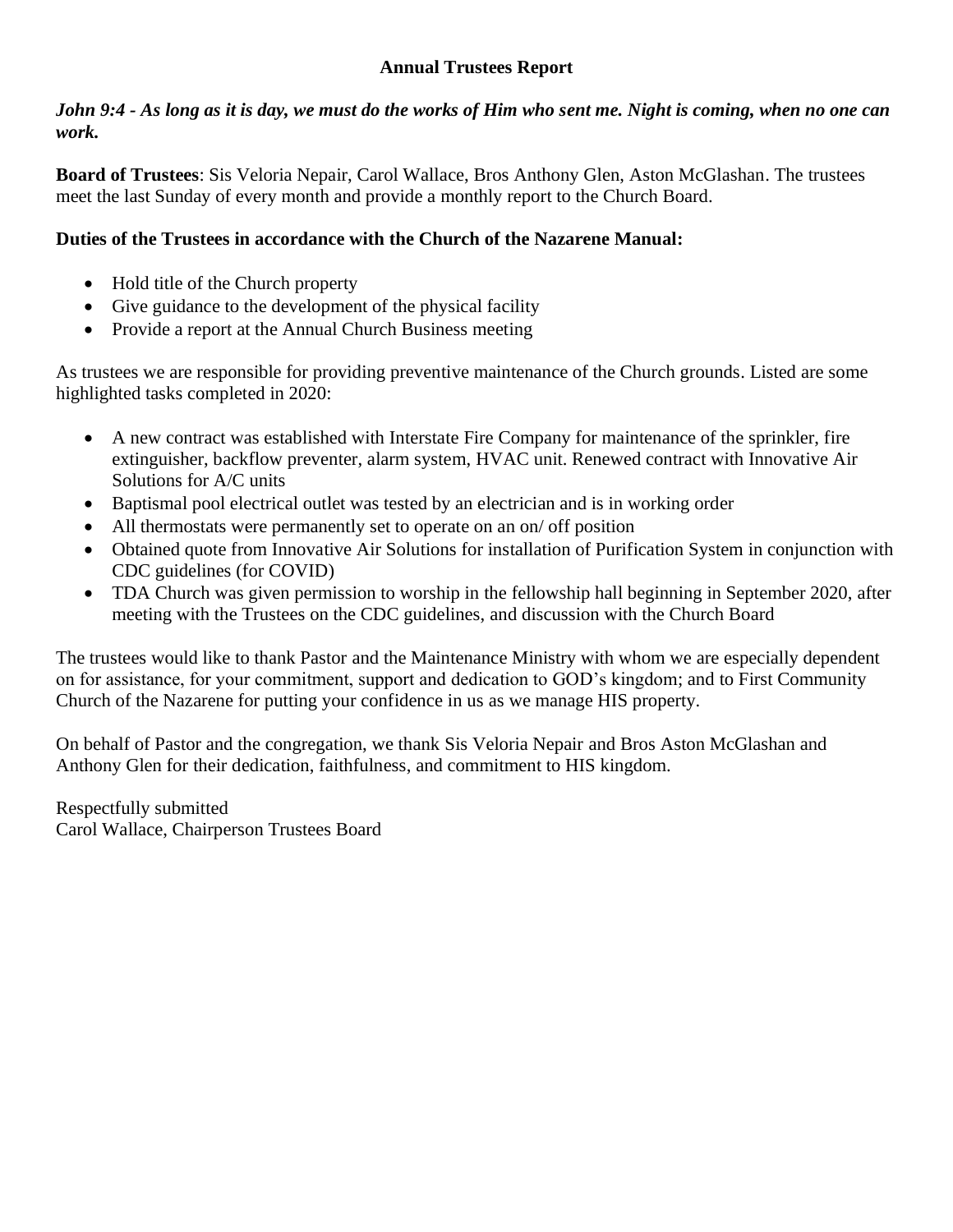#### **FIRST COMMUNITY CHURCH OF THE NAZARENE NOMINATING COMMITTEE REPORT February 27, 2021**

Present: Pastor L. Richards (Chair) Susan Billinghurst Torraine Felisme Melissa Baptiste Andrea Anderson Barry Kerr Sol Funny (Secretary)

The meeting of the Nominating Committee was opened at 7:05 pm on Friday January 29, 2021. The meeting began with an explanation of the Nominating Process, by Pastor Richards, after which he read a portion of the Nazarene Church Manual concerning the role of the Nominating Committee (Paragraph 113.10). Bro. Barry then blessed our work by praying that God's work would be done at the meeting.

Bro. Barry then asked a question related to the Trustee Nomination, "Instead of nominating the entire Trustee Board, can two Trustees be nominated for two-year terms and the other two Trustees hold one-year terms". Bro. Barry's reasoning was that the Trustee Board would never consist of members who do not have any experience, but two members would have at least two years of experience. Pastor responded that a recommendation could be made to the church in order to determine their feelings.

Pastor Richards reviewed the positions requiring nominations, as well as those individuals currently in those positions. Pastor explained that the nominating committee was to identify responsible congregants, to fulfill the specified positions. Those who the committee nominated, would be responsible for the daily operations of the Fellowship, be of sound character and judgement, and committed to upholding the standards of our Christian faith while executing their Leadership role. Pastor also explained the church body was asked to make recommendations for the positions.

The Pastor then opened the floor for nominations. Below are the positions for which the Committee was to nominate new officers:

- Director of Adult Ministry
- Director of Children's Ministry
- NMI President
- Director of Youth Ministry
- Trustees  $(4)$
- Board Member at Large (2)
- Delegates to District Assembly (2)

We then began the Nomination process, reviewing names recommended by the Fellowship and those provided by the Nominating Committee. After the nominating process was closed, Pastor explained Sis. Vicki Shim would send an email to all Nominees informing them of the position they were nominated, to prayerfully consider the nomination, and that someone from the Nominating Committed would be contacting them for a response. Bro. Sol was given the responsibility for developing the list, Committee Members would call to obtain their response. Pastor Richards was very enthused about the work the Committee Members performed and spoke of how some of the work of the church is performed behind closed doors, and no one knows about it. Sis. Andrea Anderson performed the closing prayer. The meeting adjourned at 9:45pm.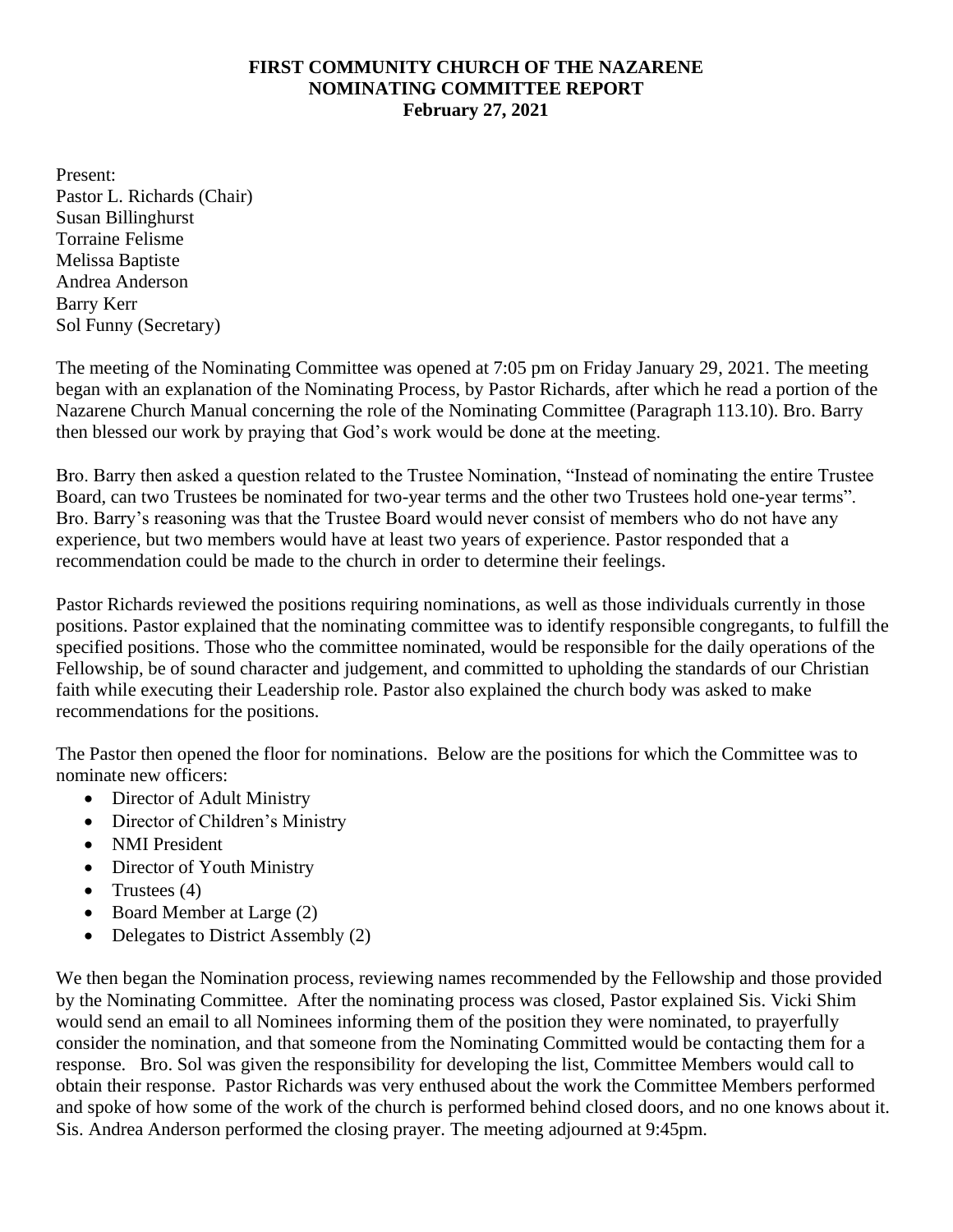### **Below are the final responses from all Nominees**:

Director of Adult Ministry

Three (3) Persons were nominated:

- 1. Claude Phipps Accepted
- 2. Donnovan Beckford Declined
- 3. Ian Heron Declined

The Nominating Committee unanimously recommended a Yes/No vote for Director of Adult Ministries. Director of Children's Ministry

Two (2) Persons were nominated in this area:

- 1. Eunell Jones Accepted
- 2. Shannon Bennett Declined

The Nominating Committee unanimously recommended a Yes/No vote for Director of Children's Ministry. NMI President

One (1) Person was nominated:

1. Sonia Barton Accepted

The Nominating Committee unanimously recommended a Yes/No vote for NMI President.

# Director of Youth Ministry

Three (3) Persons were nominated:

- 1. Venus Sanchez Accepted
- 2. Jennifer Glen Declined
- 3. Latalya Morrison Declined

The Nominating Committee unanimously recommended a Yes/No vote for Director of Youth Ministry. Trustee Board

Nine (9) persons were nominated:

- 1. Aston McGlashan Accepted
- 2. Carol Wallace Accepted
- 3. Anthony Glen Accepted
- 4. Paul Jones Declined
- 5. Donnovan Beckford Declined
- 6. Elaine Williams Accepted
- 7. Janelle Wallace Declined
- 8. Ulric Hamlet Declined
- 9. Ian Heron Declined

Board Member at Large

Six (6) persons were nominated:

- 1. Valrie Wilkinson Declined
- 2. Paul Jones Declined
- 3. Pauline Richards Declined
- 4. Elaine Williams Declined
- 5. Tony Lugay Accepted
- 6. Donnovan Beckford Declined

Delegates to District Assembly

Five (5) persons were nominated:

- 1. Vevine Stamp Declined
- 2. Jennifer Glen Declined
- 3. Shelly Adlman Declined